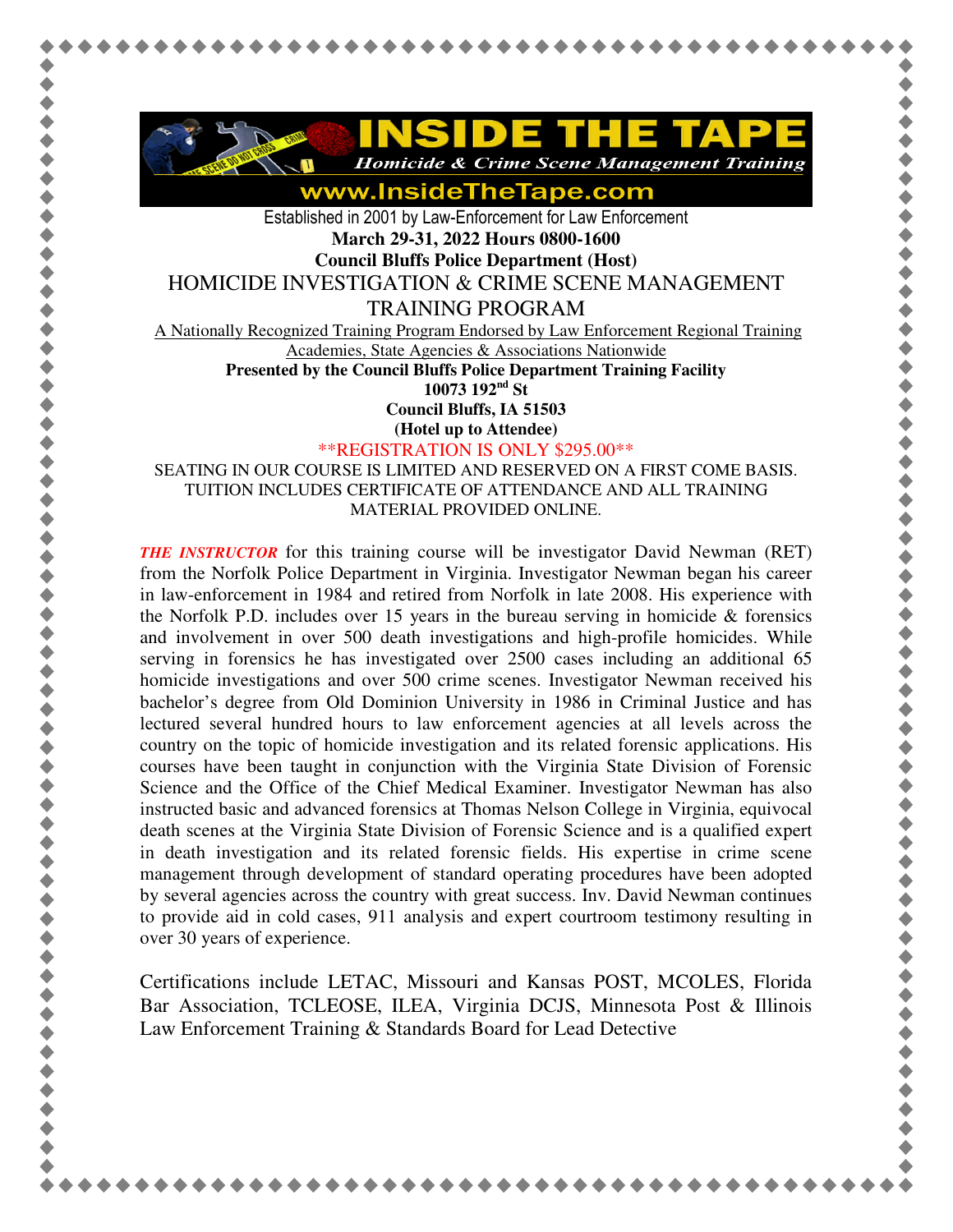## **COURSE TOPICS** ARE TO INCLUDE:

\*Development of Standard Operating Procedures Regarding the Suspicious Death Scene \*Defining and Explaining the Various Levels of Association that Exist Between the Homicide Victim and Offender (Pyramid of Association) (Solvability Factors)

- \*Initial Scene Responsibilities Covering Boundaries, Canvassing (Data Collection)  $\&$ Immediate Leads (Sources)
- \*Proper Crime Scene Protocol as it Relates to Death Investigation & Homicide
- \*Cold Case Investigation Strategies & Review of Solvability Factors (Case Objectives) \*Cold Case Reviews
- \*Evaluation of the 911 Call During the Active Phase through Case Reviews

\*Sources of Crime Scene Contamination & Prevention (Assessment Accountability)

- \*Categories of Circumstantial Evidence and Recognition of Contamination
- \*Victimology and Immediate Lead Indicators (High Vs. Low Risk)

\*Medical-Legal Death Investigation (Victim I.D. / Time of Death / Injury Recognition)

- \*Primary & Secondary Crime Scenes (Proper Definition)
- \*Crime Scene Sequence Event Determination Model Employing Scientific Method \*Crime Scene Evaluation (Execution of the Walk-thru)
- \*Crime Scene Indicators Related to Motive, Manner of Death & Method of Operation
- \*DNA Review and Touch Evidence (Familial DNA & Phenotyping) (Genealogy)
- \*Specific Types of Crime Scenes & Related Forensic Disciplines
- \*Case Review (To Change Each Course)
- \*Suicide and Equivocal Death Scene Investigation Analysis of Equivocal Death
- \*SIDS Review and Infant Homicide Scene

Inside the Tape has been committed to providing quality training to law-enforcement agencies since 2001 without raising tuition rates or cancelling classes. We have added more in-depth topics and several new case reviews to our program which continues to receive high marks from law enforcement at all levels across the country and has been used as a model for homicide scene management by agencies such as the Cincinnati, Austin, Detroit, Atlanta and St Paul Police in Minnesota. Several agencies contract our program out for in-service training and have implemented our methodologies and crime scene management principles with great success resulting in higher clearance and conviction rates. Our courses have also been certified by the Illinois Law Enforcement Training and Standards Board by the Law and Justice Commission as required training to serve as a lead detective in the state.

REGISTER ONLINE AT WWW.INSIDETHETAPE.COM

Simply go to the calendar page and click the on-line registration link for the Council Bluffs Course. Print out the registration form and complete including method of payment. Fax the registration to 1-866-529-6152. You will receive a confirmation within 24 hours and a receipt if paying by credit card. Once payment is made refunds are not issued but credits are given for any future training course offered in the U.S.

INVESTIGATOR DAVID NEWMAN (RET) NORFOLK POLICE DEPARTMENT HOMICIDE & FORENSIC SECTION

INSIDETHETAPE@COX.NET WWW.INSIDETHETAPE.COM **Phone:** (757) 748-1991 **Fax:** (866) 529-6152 **Toll Free: (800) 297-6007**